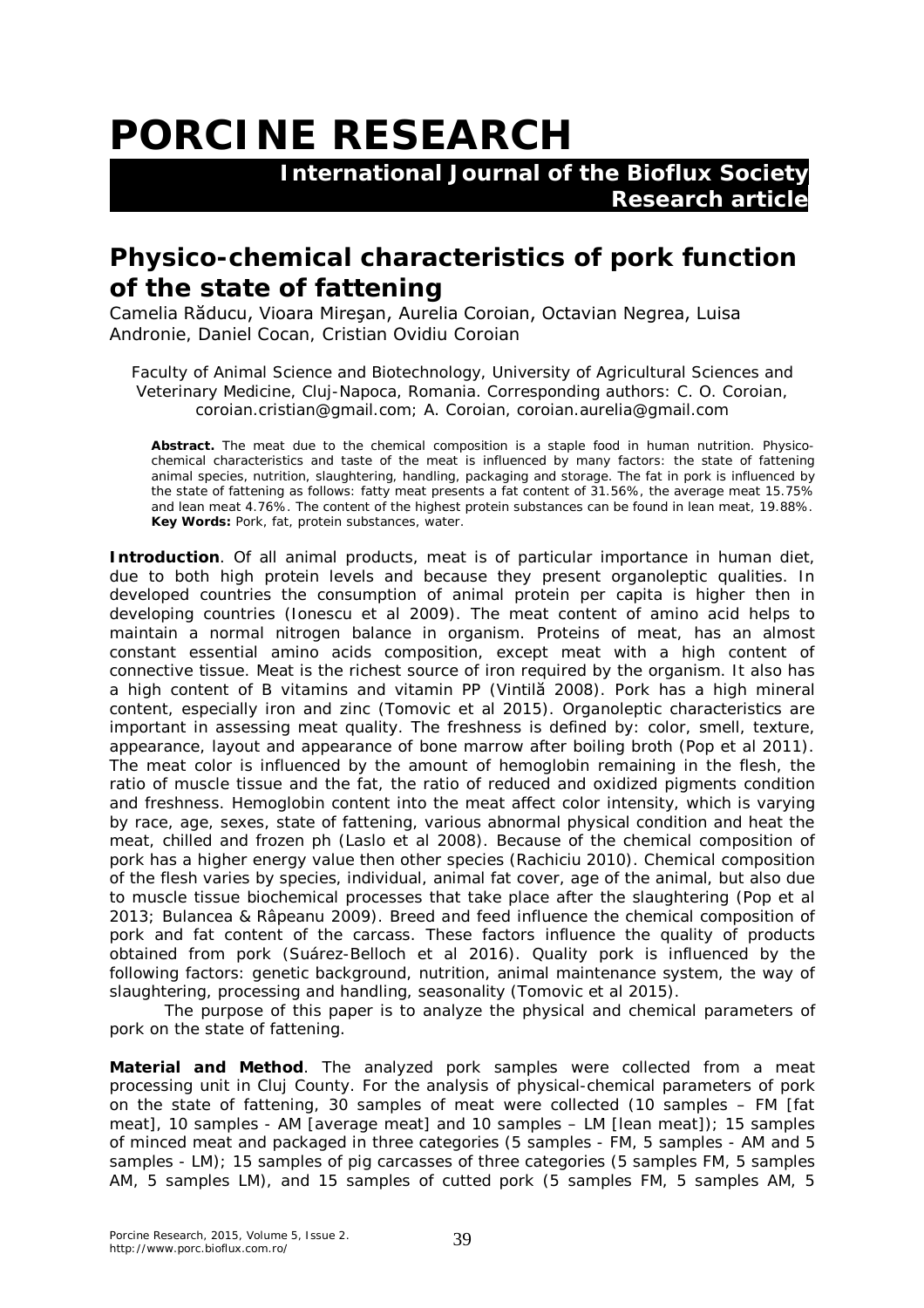samples LM). Physico-chemical parameters were analyzed with Soxhlet. Easily hydrolysable nitrogen analysis was made using SR-9065/7/2007 (ASRO 2007a). Nessler reaction was determined by the method SR-9065/11/2007 (ASRO 2007b). H2S reaction was determined as SR-9065/11/2007 (ASRO 2007b). Kreis reaction was determined according SR-9065/10/2007 (ASRO 2007c).

## **Results and Discussion**

In terms of organoleptic characteristics, pork exhibited the following characteristics: meat with normal appearance, clean, non-sticky, pale pink, species and anatomy part specific, with white fat, firm and elastic consistency, no foreign smell. These characteristics are consistent with those shown in HGM 696/2010 Figure 1 illustrates the mean values for fat, protein substances and water content depending on pork fat cover.



Figure 1. The content of fat, protein substances in pork and water depending on the state of fattening. F – Fat, PS% - protein substances, W% - water percent, FM – fat meat, AM average meat, LM - lean meat.

The fat content of pork varies by state so fattening: F% in FM is 31.56%, 15.75% in AM and is the lowest in lean meat 14.76%. PS% in FM is the lowest 14.21%, followed by 17.43 in AM and is the highest in LM 19.88%. The water content varies as follows: 48.7% in FM, 63.5% in AM, and is the highest in LM, 71.42% (Figure 1). The data are in agreement with those reported by Cecilia et al (2012). Parameters analyzed in pork fat cover the corresponding legislations (HGM 696/2010). The values given by HGM 696/2010 for meat from adult pig depending on the state of fattening are: fat (49.1% water, 15.1% protein), medium (water 65.1%, protein 19.0%), lean (72.5% water protein, 20.1%).

Table 1

Average values and variability for easily-hydrolysable nitrogen in fat, medium and lean meat

| Parameter                  | FМ               |      | АM               |      | LМ               |       |
|----------------------------|------------------|------|------------------|------|------------------|-------|
| NEH (mg/100                | $X \pm S X$      | V%   | $X \pm SX$       | V%   | $X + SX$         | $V\%$ |
| g)                         | $16.52 \pm 0.13$ | 2.42 | $16.39 \pm 0.07$ | 1.44 | $16.47 \pm 0.08$ | 1.54  |
| <b>Nessler</b><br>reaction | negative         |      | negative         |      | negative         |       |
| $H2S$ reaction             | negative         |      | negative         |      | negative         |       |
| Kreis reaction             | negative         |      | negative         |      | negative         |       |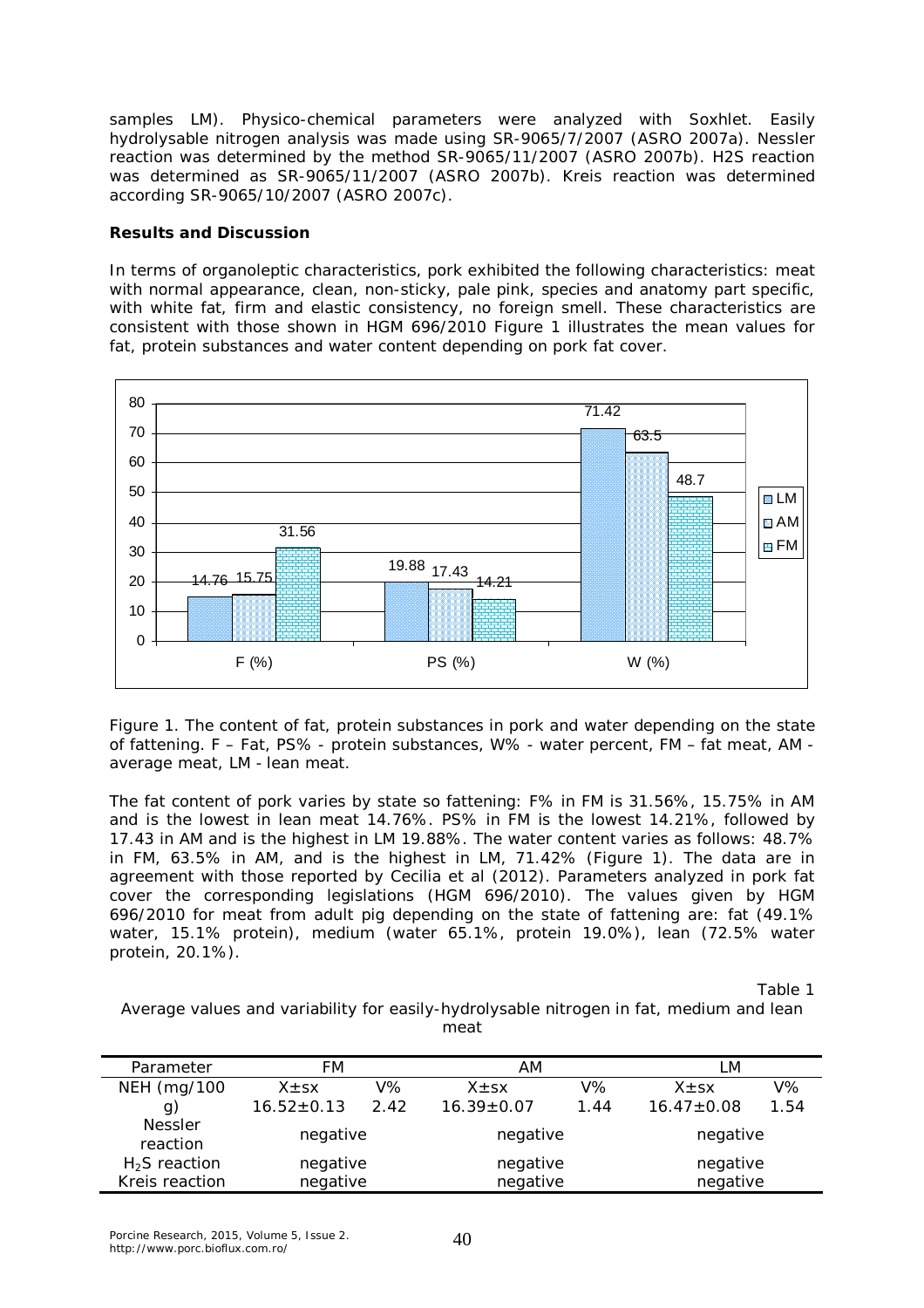NEH- Easily-hydrolysable nitrogen; FM – fat meat; AM - average meat; LM - lean meat; v% - variability.

In pig meat analysis the following values were obtained for samples regarding the easily hydrolysable nitrogen: the average value for FM was  $16.52 \pm 0.13$  mg/100g,  $16.39 \pm 10$ 0.07 mg/100g for the AM, and  $16.47 \pm 0.08$  mg/100g for LM. These values are within the limits set by the HGM 696/2010. The Nessler reaction, H2S and Kreis, were negative in all samples analyzed (Table 1).

*Minced pork and packaged meat*. Samples were analyzed in terms of organoleptic characteristics and corresponded to the current legislation. The meat was packaged in casseroles, labeled and within the shelf life. At the package opening the content was a homogeneous paste with specific grist, soft consistency, with red color, specific to the added components. The product did not exhibit any foreign smell. Figure 2 illustrates the average values for fat, protein and easily-hydrolysable nitrogen for packaged and minced meat. Minced and packaged meat meats the veterinary requirements and is proper for commercialization. The test results correspond to EC Regulation 1162/2009 provisions.



Figure 2. Physical and chemical parameters for minced pork casserole packed. FM – fat meat, AM - average meat, LM - lean meat. P – protein, NEH- easily-hydrolysable nitrogen, C/P - collagen/protein % of the total protein.

**Pork cuts**. In terms of organoleptic characteristics the pork cuts showed the following characteristics: presents a normal appearance, with clean non-sticky elastic consistency and firm white fat; color is pale pink; no foreign odor. The NEH for pork cuts is characterized by the following average values  $(mq/100 q)$ :  $16.15 \pm 0.03$  (FM),  $15.88 \pm 0.01$  (AM) and  $16.21 \pm 0.05$  (LM) (Figure 3).

The obtained average values for pork cuts are species and product characteristic with data within the legislation for these products (EC 1162/2009; HGM 696/2010). The NEH average values (mg/100 g) for pig carcasses are: the lowest 14.89  $\pm$  0.03 in FM and the highest  $15.36 \pm 0.05$  in LM from the analyzed samples.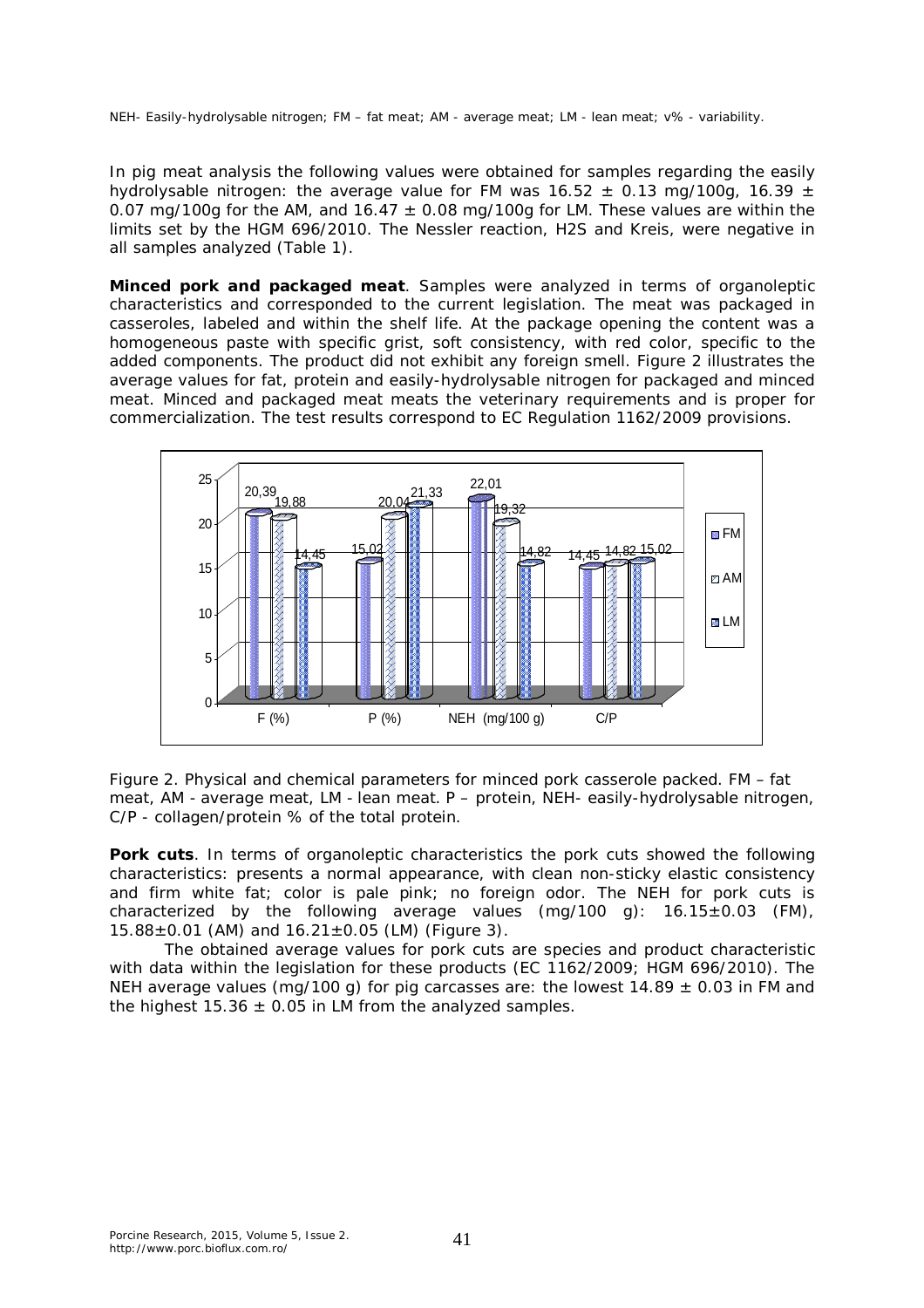

Figure 3. Mean values for easily-hydrolysable nitrogen in pork carcasses and pork cuts (mg/100 g).

**Conclusions**. Physico-chemical parameters analyzed in pork are depending on the state of fattening and comply with regulations (EC Regulation 1162/2009; HGM 696/2010. NEH average values (mg/100 g) are lower in the case of pork carcass compared to values of pork cuts.

## **References**

- Bulancea M., Râpeanu G., 2009 Autentificarea şi identificarea falsificărilor produselor alimentare. Editura Didactică şi Pedagogică, Bucureşti.
- Suárez-Belloch J., Latorre M. A., Guada J. A., 2016 The effect of protein restriction during the growing period on carcass, meat and fat quality of heavy barrows and gilts. Meat Sci 112:16-23.
- Tomovic V., Jokanovic M., Sojic B., Skaljac S., Tasic T., Ikonic P., 2015 Minerals in pork meat and edible offal. Procedia Food Sci 5:293-295.
- Ionescu A., Aprodu I., Alexe P., 2009 Tehnologii generale Tehnologie şi control în indutria cărnii. Available at: https://motoareautoctie.wikispaces.com/file/view/ TehnologiiGeneraleCarne.pdf
- Laslo C., Stetca G., Suharoschi R., Muresan C., 2008 Controlul calității și igiena produselor alimnetare de origine animală. Editura Risoprint Cluj-Napoca, Romania.
- Pop C., Mureşan G., Pop M., 2013 Calitatea, siguranţa şi merceologia produselor alimentare. Casa Cărtii de Stiință Publishing House, Clui-Napoca, Romania.
- Pop C., Muresan G., Pop M., Stef D., 2011 Managementul calității produselor de origine animală. Casa Cărții de Stiință Publishing House, Cluj-Napoca, Romania.
- Rachiciu C. D., 2010 Producerea și valorificarea cărnii de porc în exploatațiile din vestul ţării. PhD Thesis, USAMVBT, Timisoara, Romania.
- Vintilă C., 2008 Tehnologia prelucrarii cărnii de calitate. Waldpress Publishing House, Timisoara, Romania, pp. 54-55.
- \*\*\* ASRO, 2007 Carne şi preparate din carne. Azot hidrolizabil SR 9065-7:2007, România (Asociaţia de Standardizare din România).
- \*\*\* ASRO, 2007 Carne şi preparate din carne. Reactia Nessler SR 9065/11/2007, România (Asociaţia de Standardizare din România).
- \*\*\* ASRO, 2007 Carne şi preparate din carne. Reactia Kreiss SR 9065-10:2007, România (Asociația de Standardizare din România).